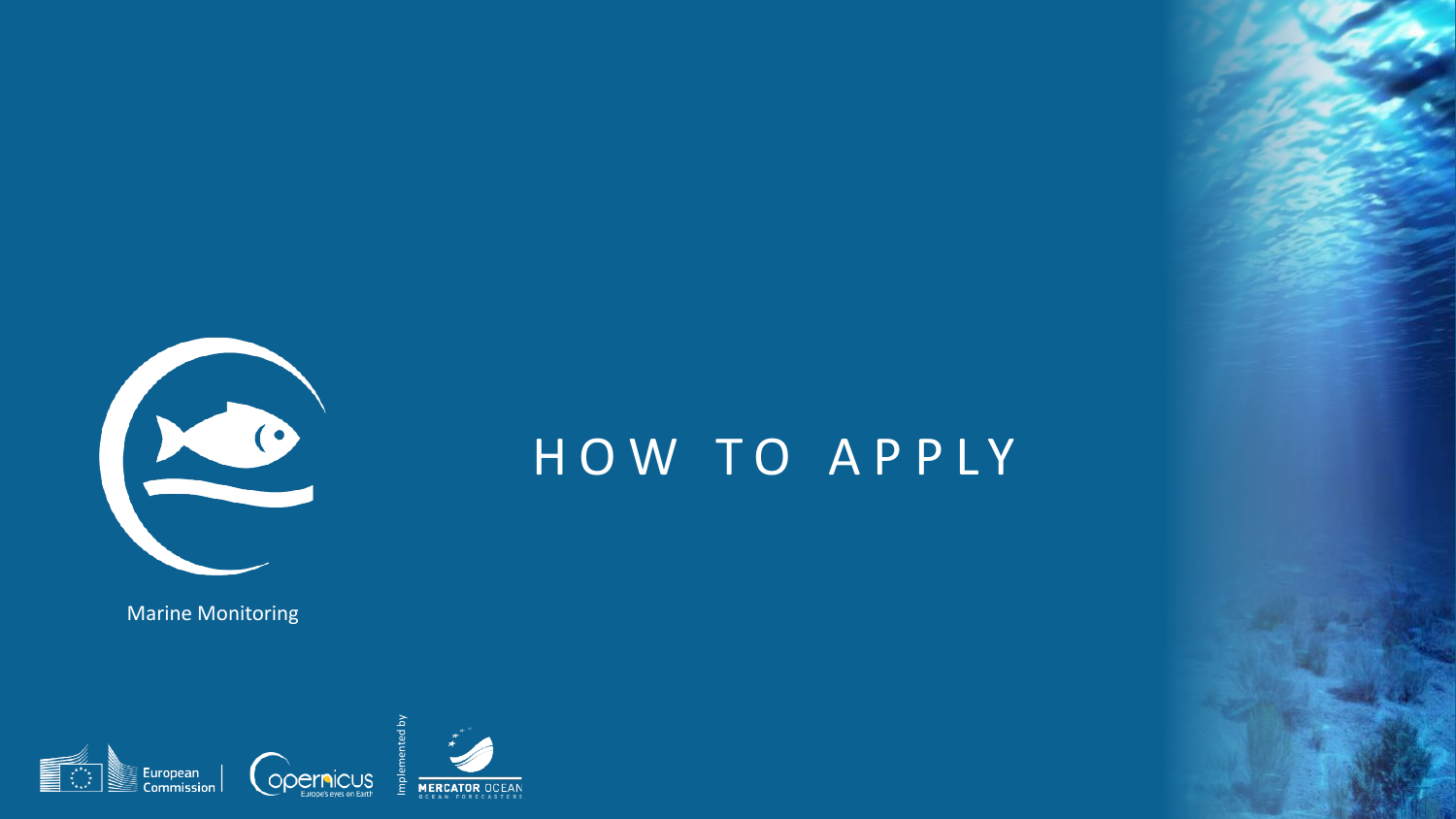

**Monitoring** • **Legal Framework scheme ( next slide)**

The authorised representative is responsible for the application

Once the contract is awarded **all the co-contractors are jointly liable** for all obligations

Co-contractors cannot subcontract all the tasks

The subcontractors have to be approved by Mercator Ocean

Each co-contractor is liable for their subcontractor(s)

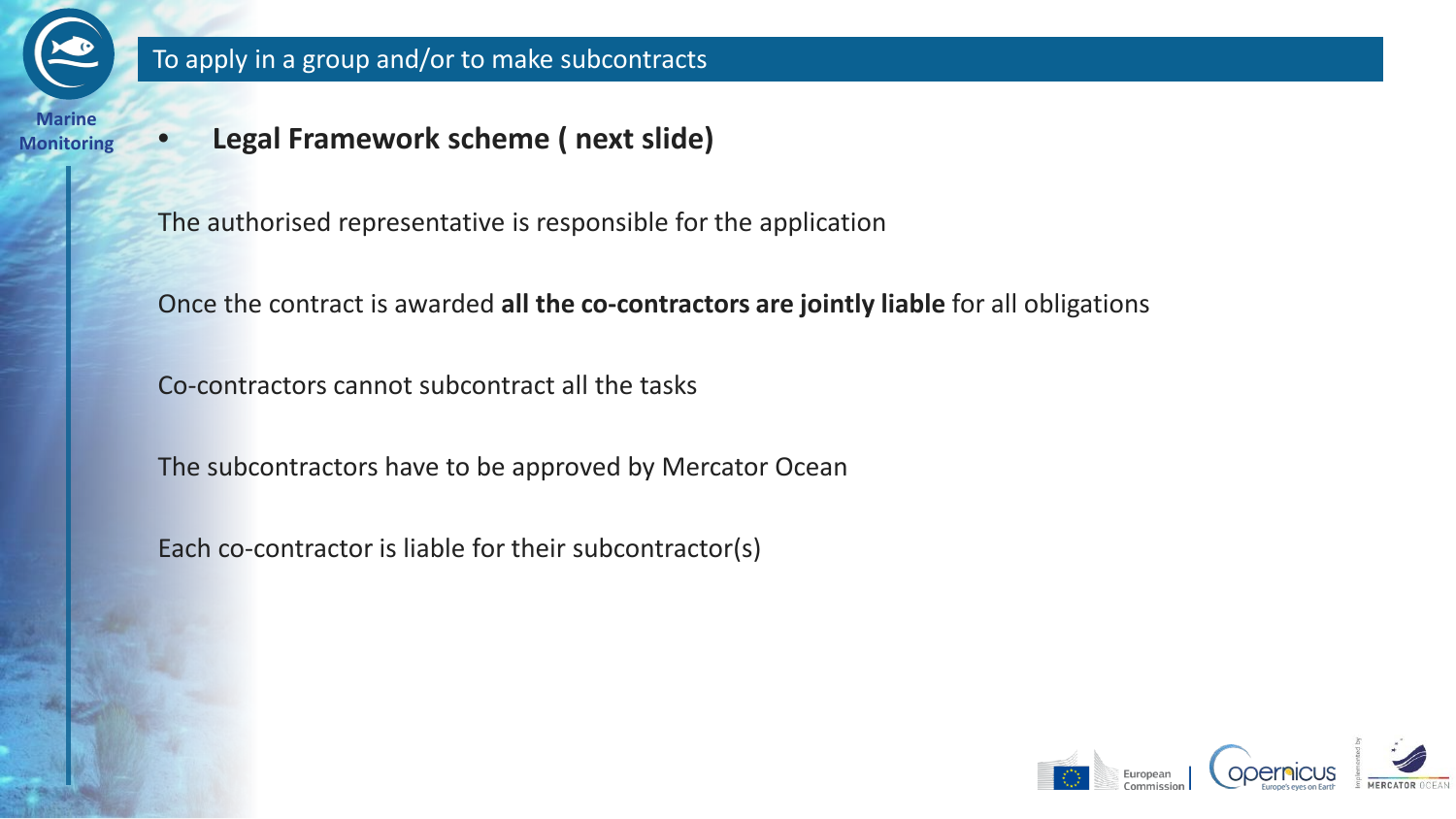# To apply in a group and/or to make subcontracts

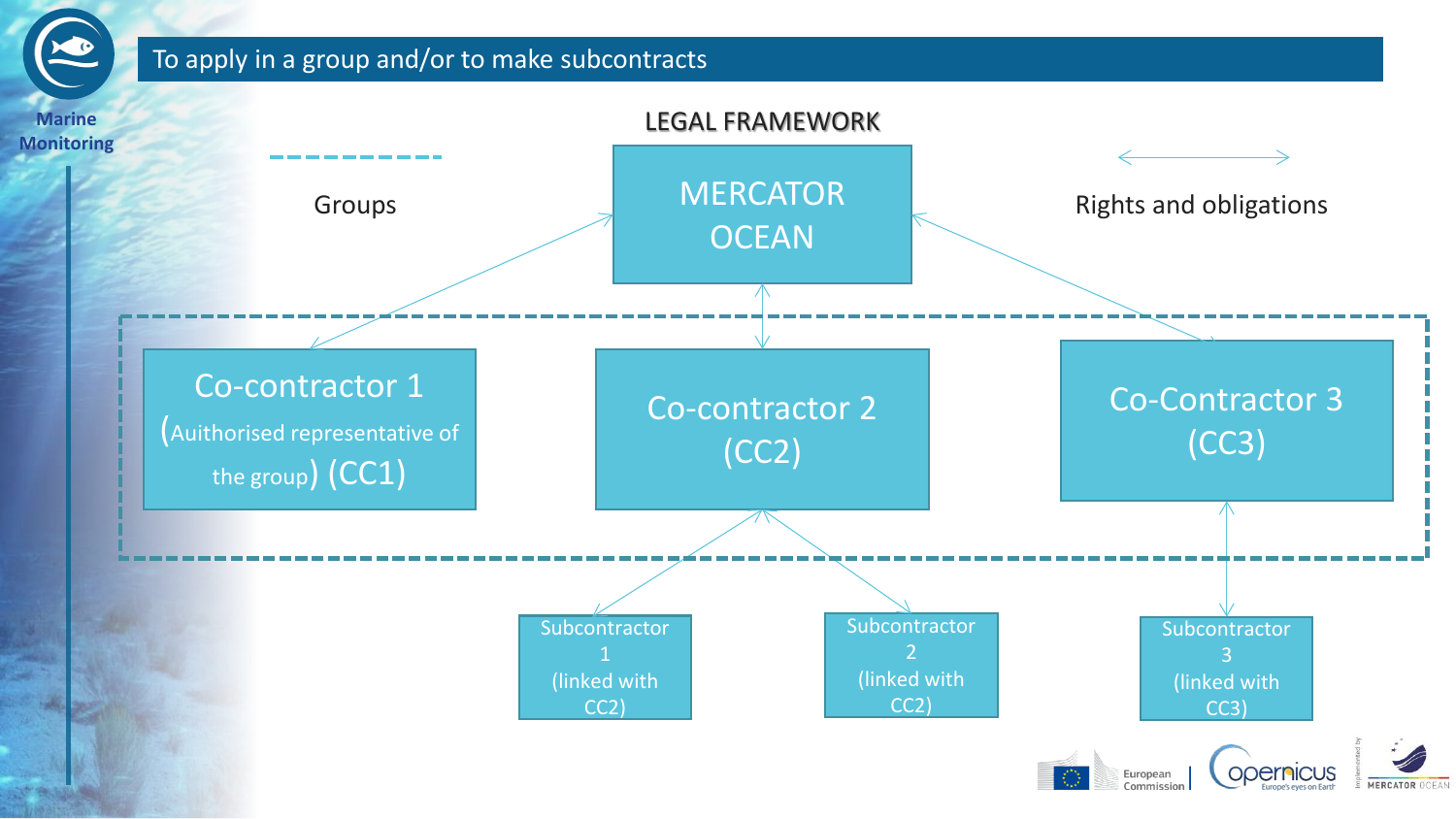

• **Invoicing and payment scheme (next slide)** 

Each co-contractor addresses invoices to Mercator Ocean

Invoices are collected and sent by one person

Each co-contractor is paid directly

The subcontractors must address the invoices to the co-contractor with which they are in a contract

The subcontractors can ask to be paid directly by Mercator Ocean. The invoices of the subcontractors must still be adressed to the co-contractor. The co-contractor indicates on its own invoice to Mercator Ocean the amount to be paid to each of its subcontractors.

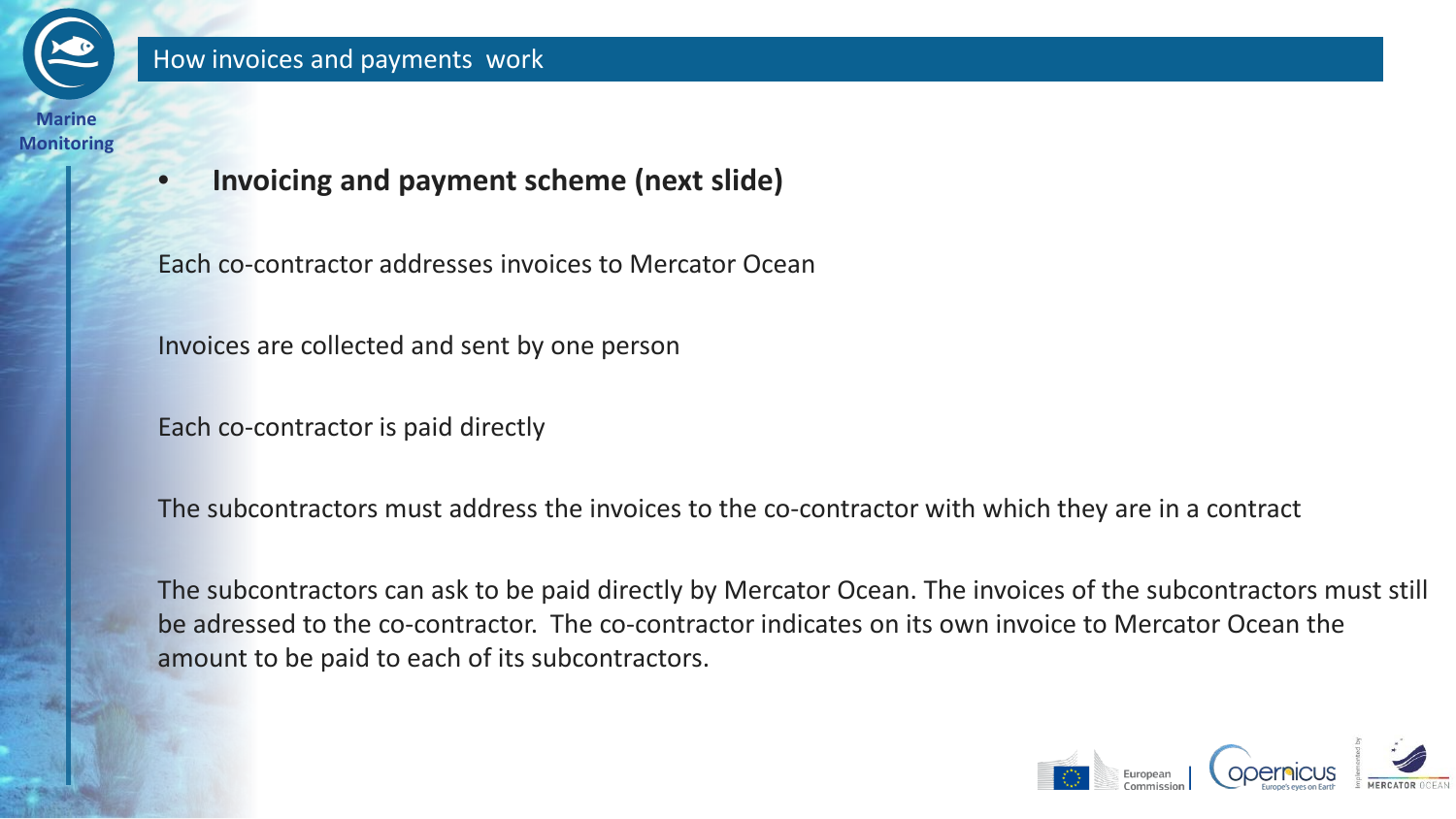## How invoices and payments work

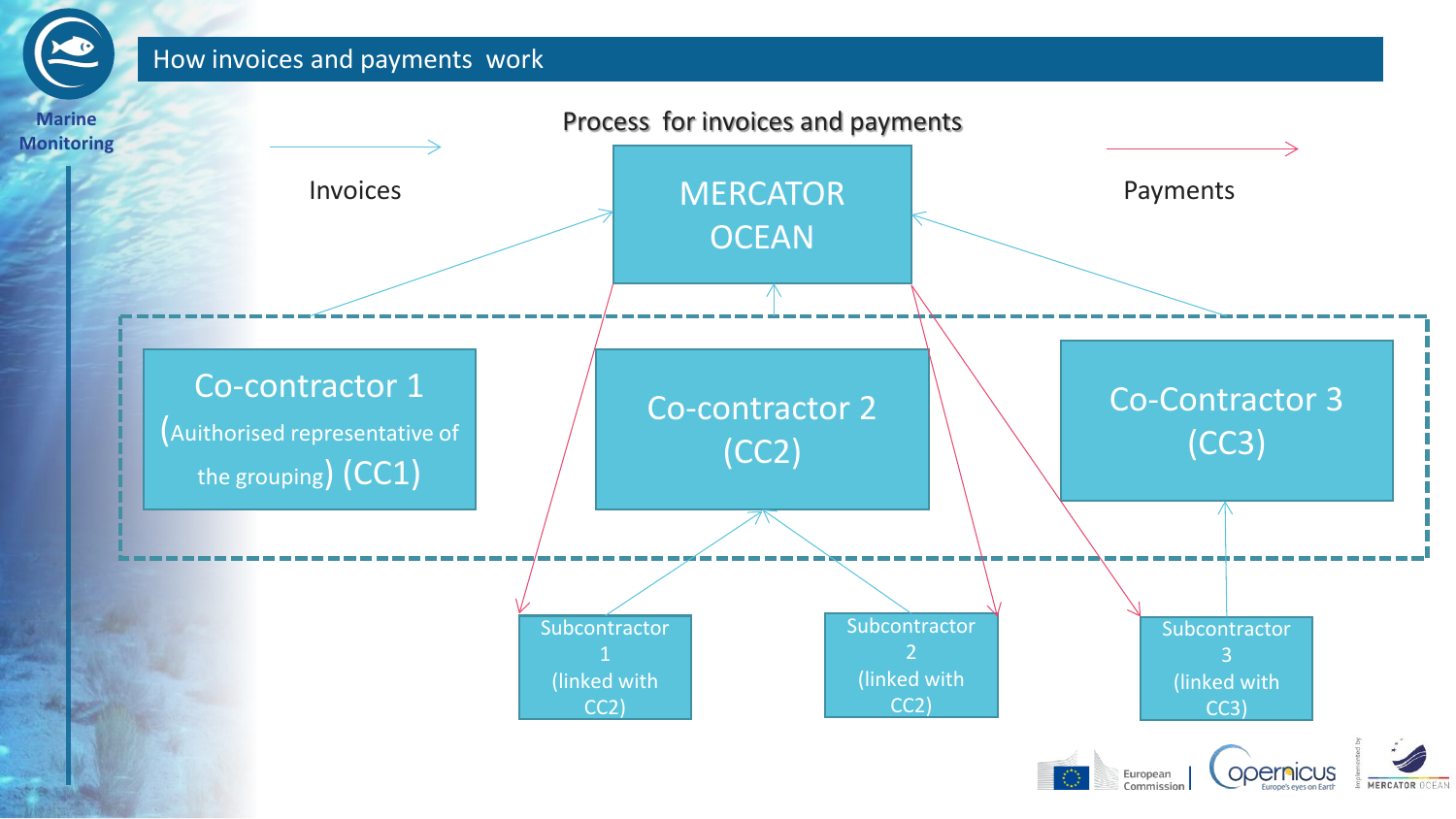

# • **Technical documents to be submitted**

- The Technical Proposal should be written as explained in the "Technical Proposal guidelines" (document - n° 11) and using the "Template for the technical proposal" (document - n°10)
- For all the annexes required (see "Tender Regulations" document n°1 )
- "Itemized prices " (document n° 23)

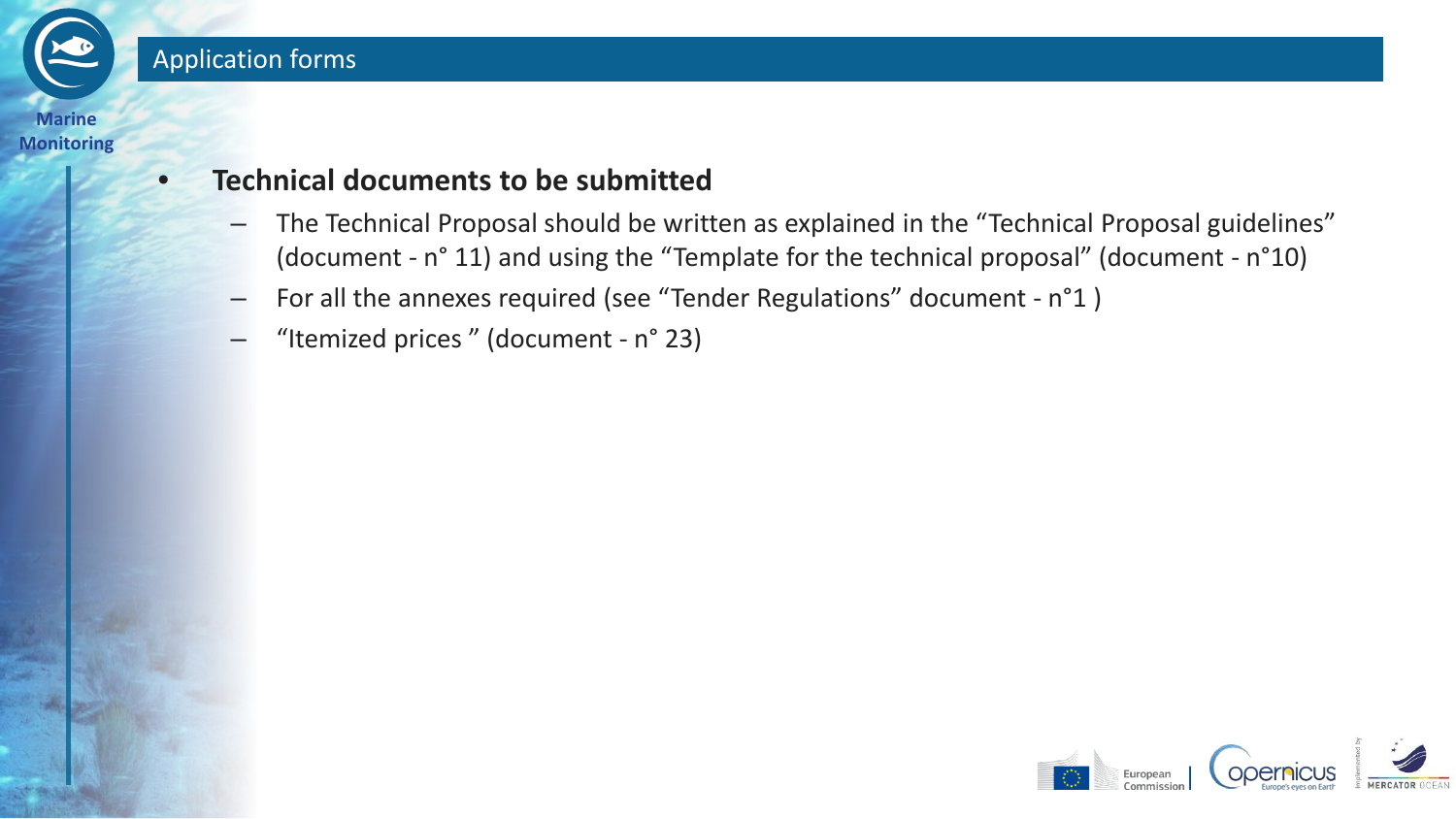## You want to apply alone



# **Monitoring** • **Other documents to include:**

- "Individual applications for an individual tenderer" (document  $-n^{\circ}2$ )
- "Capacity declaration of the candidates" (document  $n^{\circ}4$ )
- "Price note" (document  $n^{\circ}24$ )
- " Deed of commitment" (document  $-$  n°25)

# If subcontracting:

"Subcontracting declaration" (document  $- n°5$ )

# If subcontracting and if needed

"Capacity declaration of subcontractors" (document  $-n°6$ )

# • **Please verify:**

- The signatory is allowed to sign
- The amounts on "Price note ", on the " Deed of commitment " and on the " Itemized prices " correspond

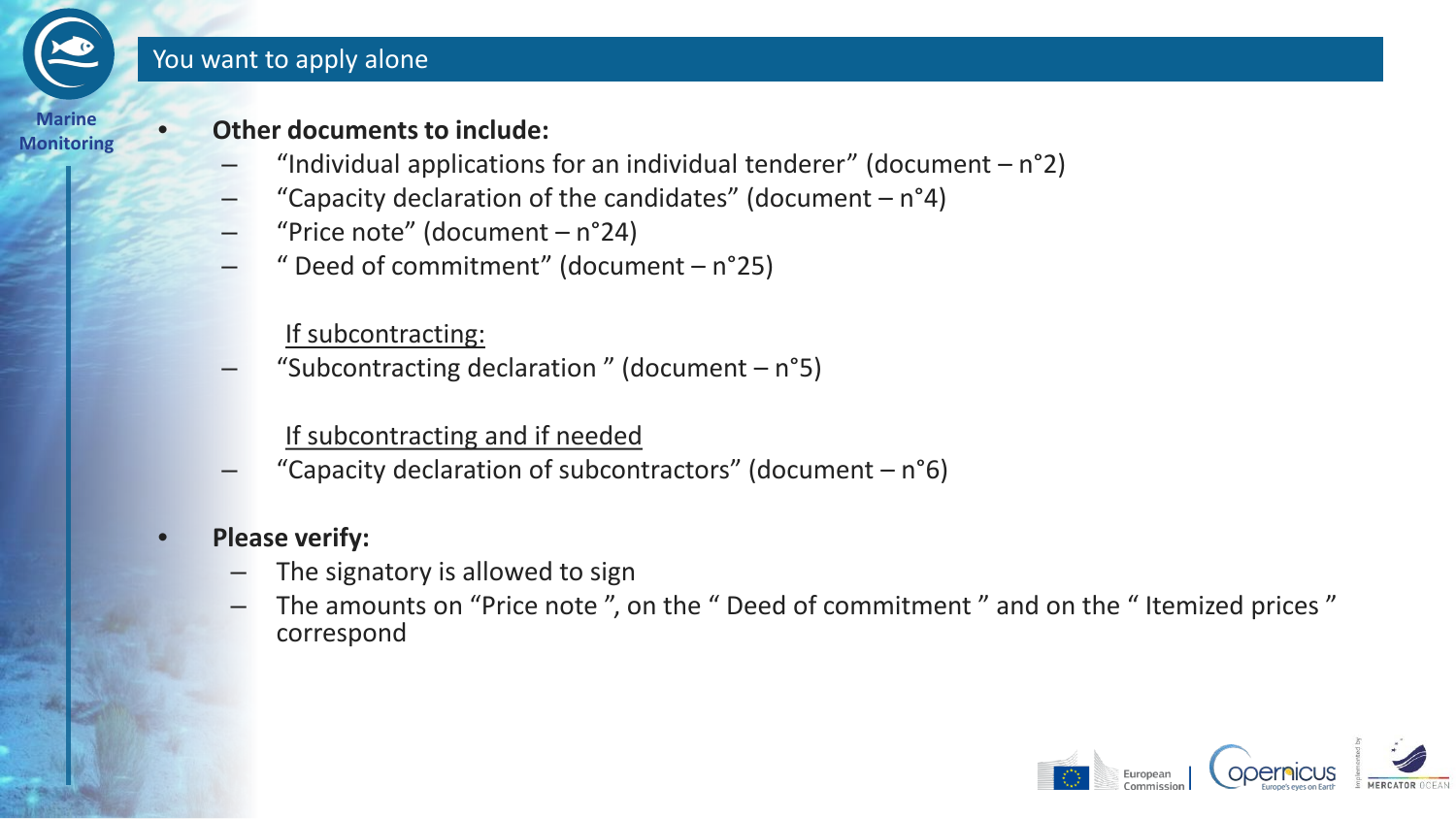

# • **Other documents to include:**

- "Application letter for co-contractors of a grouping" (document  $n°3$ ) => 1 for each member of the group
- "Capacity declaration of the candidates" (document  $n^{\circ}4$ ) => 1 for each member of the group
- Price note (document  $n^{\circ}24$ ) => => 1 for the entire group and signed by each member
- Deed of commitment (document  $n^{\circ}25$ ) => => 1 for the entire group and signed by each member

# If subcontracting:

"Subcontracting declaration" (document  $-$  n°5)

# If subcontracting and if needed

"Capacity declaration of subcontractors" (document  $- n°6$ )

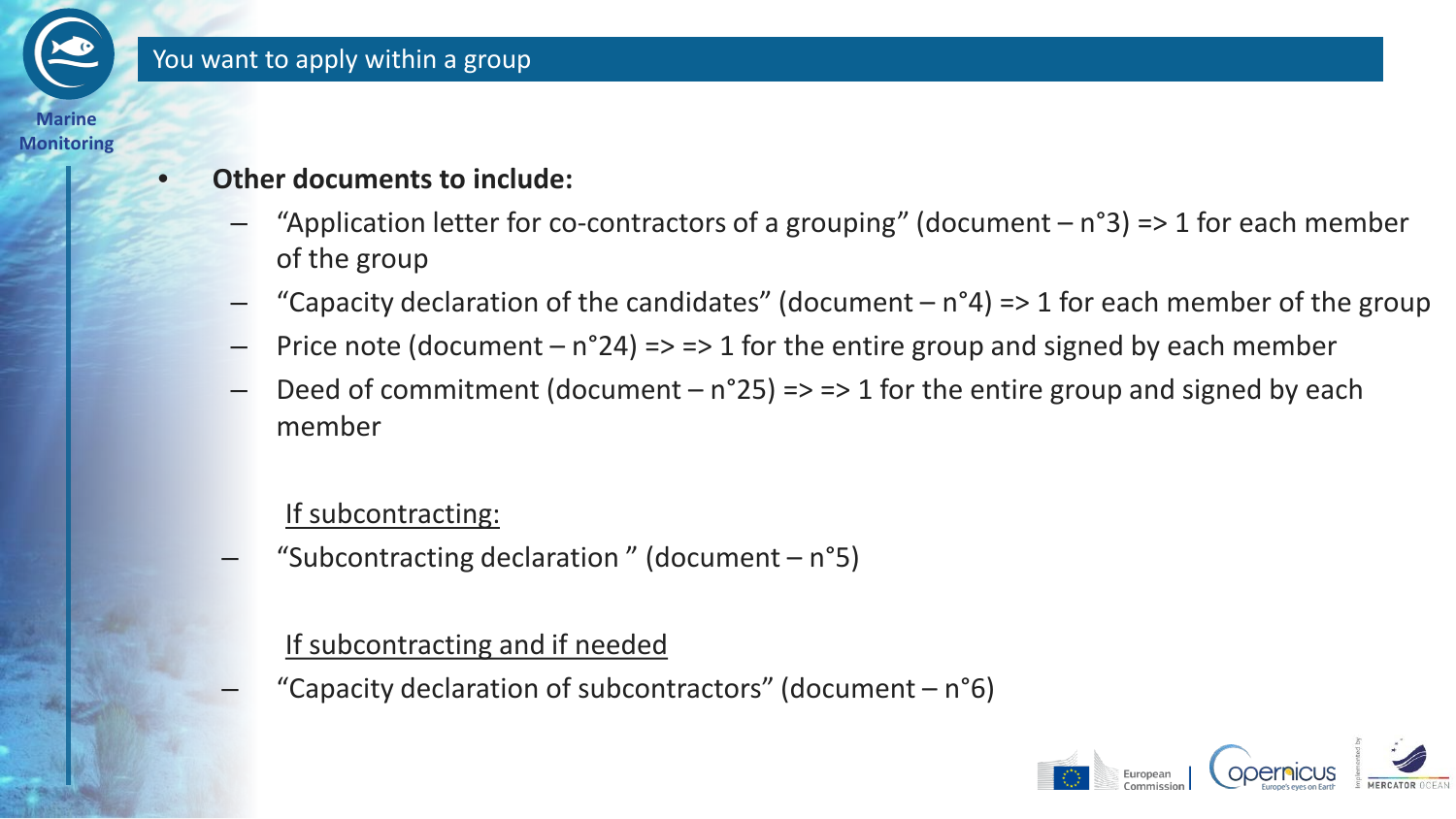# You want to apply on a groupment

#### **Marine Monitoring**

#### • **Please verify:**

- The signatories are allowed to sign
- In the "application letter ", that the authorized representative has filled in the paragraph for the authorized representative
- In the "application letter ", that the members have filled in the paragraph for the members of the group
- The mandate given to the authorized representative is identical for all members
- The amounts on "Price note", on the " Deed of commitment" and on the "Itemized prices" correspond